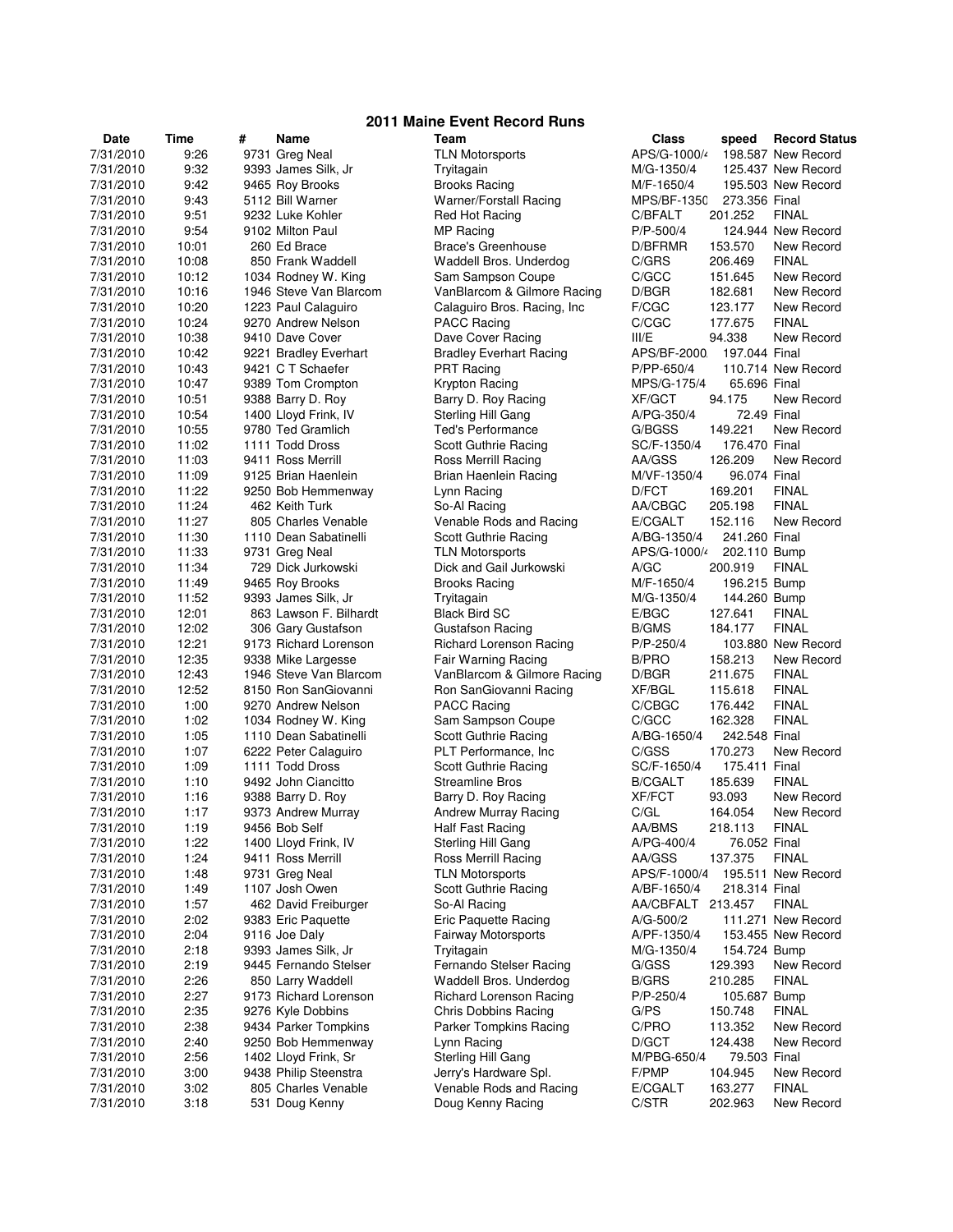| 7/31/2010 | 3:21           | 6222 Peter Calaguiro      | PLT Performance, Inc.           | C/GSS<br><b>FINAL</b><br>172.175                          |
|-----------|----------------|---------------------------|---------------------------------|-----------------------------------------------------------|
| 7/31/2010 | 3:22           | 1110 Dean Sabatinelli     | Scott Guthrie Racing            | 244.260 Final<br>A/BG-2000/4                              |
| 7/31/2010 | 3:24           | 9435 Phillip Reid         | <b>Reid Racing</b>              | I/FSS<br>89.311<br><b>FINAL</b>                           |
| 7/31/2010 | 3:28           | 9420 Warren Matthews      | Coconut Customs                 | M/G-400/2<br>94.735 New Record                            |
| 7/31/2010 | 3:30           | 1111 Todd Dross           | Scott Guthrie Racing            | 171.520 Final<br>SC/F-2000/4                              |
| 7/31/2010 | 3:42           | 262 Bill Franey           | Salt Wheels Racing              | APS/PF-2000<br>151.232 New Record                         |
| 7/31/2010 | 3:44           | 9444 Phillip Campbell     | <b>NTTRAIN</b>                  | MPS/BF-3000<br>229.060 New Record                         |
| 7/31/2010 | 3:56           | 9373 Andrew Murray        | Andrew Murray Racing            | C/GL<br>177.420<br>Bump                                   |
| 7/31/2010 | 3:58           | 1107 Josh Owen            | Scott Guthrie Racing            | A/BF-2000/4<br>222.540 Final                              |
| 7/31/2010 | 3:59           | 9338 Mike Largesse        | Fair Warning Racing             | B/PRO<br>160.387<br><b>Bump</b>                           |
| 7/31/2010 | 4:01           | 260 Ed Brace              | Brace's Greenhouse              | D/BFRMR<br>160.852<br><b>FINAL</b>                        |
| 7/31/2010 | 4:06           | 9780 Ted Gramlich         | <b>Ted's Performance</b>        | G/BGSS<br><b>FINAL</b><br>150.258                         |
| 7/31/2010 | 4:08           | 9411 Ross Merrill         | Ross Merrill Racing             | A/GSS<br>137.568<br><b>FINAL</b>                          |
| 7/31/2010 | 4:10           | 9393 James Silk, Jr       | Tryitagain                      | M/G-1350/4<br>160.702 Final                               |
| 7/31/2010 | 4:14           | 9339 Bob Jepson           | Bob Jepson Racing               | F/BGR<br>122.933<br><b>FINAL</b>                          |
| 7/31/2010 | 4:16           | 9445 Fernando Stelser     | Fernando Stelser Racing         | G/BGSS<br>130.548<br><b>Bump</b>                          |
| 7/31/2010 | 4:18           | 9731 Greg Neal            | <b>TLN Motorsports</b>          | APS/F-1000/4<br>198.146 Bump                              |
| 7/31/2010 | 4:21           | 1400 Lloyd Frink, IV      | Sterling Hill Gang              | A/PF-350/4<br>73.671 Final                                |
| 7/31/2010 | 4:26           | 9796 Michael Roman        | <b>Wounded Warriors Project</b> | J/BGL<br>166.011<br>FINAL                                 |
| 7/31/2010 | 4:29           | 9465 Roy Brooks           | Brooks Racing                   | M/F-1650/4<br>199.344 Bump                                |
| 7/31/2010 | 4:30           | 9421 C T Schaefer         | <b>PRT Racing</b>               | P/PP-650/4<br>111.630 Bump                                |
| 7/31/2010 | 4:39           | 9116 Joe Daly             | Fairway Motorsports             | 153.848 Final<br>A/PF-1350/4                              |
| 7/31/2010 | 4:42           | 9410 Dave Cover           | Dave Cover Racing               | III/E<br>94.389<br><b>Bump</b>                            |
| 7/31/2010 | 4:44           | 1223 Paul Calaguiro       | Calaguiro Bros. Racing, Inc.    | F/CGC<br>135.313<br><b>Bump</b>                           |
| 7/31/2010 | 4:45           | 1401 Seth Frink           | Sterling Hill Gang              | A/BF-175/2<br>71.540 New Record                           |
| 7/31/2010 | 4:53           | 9383 Eric Paquette        | Eric Paquette Racing            | 115.033 Bump<br>A/G-500/2                                 |
| 7/31/2010 | 4:54           | 9434 Parker Tompkins      | Parker Tompkins Racing          | C/PRO<br>124.760<br>FINAL                                 |
| 7/31/2010 | 5:00           | 9250 Bob Hemmenway        | Lynn Racing                     | D/GCT<br>171.706<br><b>FINAL</b>                          |
| 7/31/2010 | 5:04           | 1402 Lloyd Frink, Sr      | Sterling Hill Gang              | M/PBF-650/4<br>79.295 Final                               |
| 7/31/2010 | 5:08           | 9444 Phillip Campbell     | NTTRAIN                         | MPS/BF-3000<br>231.095 Bump                               |
| 7/31/2010 | 5:14           | 9063 Andrew DiMartino     | DiMartino Fabrication           | <b>F/BFMS</b><br>174.131<br>New Record                    |
| 7/31/2010 | 5:18           | 1110 Dean Sabatinelli     | Scott Guthrie Racing            | A/BG-3000/4<br>244.545 Final                              |
| 7/31/2010 | 5:32           | 1111 Todd Dross           | Scott Guthrie Racing            | 175.891 Final<br>SC/F-3000/4                              |
| 8/1/2010  | 8:51           | 9731 Greg Neal            | <b>TLN Motorsports</b>          | APS/F-1000/4<br>203.536 Final                             |
| 8/1/2010  | 8:53           | 9383 Eric Paquette        | Eric Paquette Racing            | 119.507 Final<br>A/G-500/2                                |
| 8/1/2010  | 9:04           | 9173 Richard Lorenson     | Richard Lorenson Racing         | P/P-250/4<br>106.770 Bump                                 |
| 8/1/2010  | 9:13           | 1946 Ron SanGiovanni, Jr. | VanBlarcom & Gilmore Racing     | A/BFR<br>151.255<br>New Record                            |
| 8/1/2010  | 9:15           | 9102 Milton Paul          | MP Racing                       | P/P-500/4<br>127.213 Final                                |
| 8/1/2010  | 9:21           | 9465 Roy Brooks           | Brooks Racing                   | 202.853 Final<br>M/F-1650/4                               |
| 8/1/2010  | 9:23           | 9388 Barry D. Roy         | Barry D. Roy Racing             | <b>XF/FCT</b><br>97.401<br><b>FINAL</b>                   |
| 8/1/2010  | 9:28           | 531 Doug Kenny            | Doug Kenny Racing               | C/STR<br>205.245<br><b>Bump</b>                           |
| 8/1/2010  | 9:30           | 1440 Dean Sabatinelli     | Sabatinelli/Guthrie Racing      | APS/BF-1000<br>205.301 Final                              |
| 8/1/2010  | 9:54           | 9276 Chris Dobbins        | <b>Chris Dobbins Racing</b>     | G/BFALT<br>128.168<br>New Record                          |
| 8/1/2010  | 9:58           | 9389 Tom Crompton         | Krypton Racing                  | 64.409 Final<br>M/G-175/4                                 |
| 8/1/2010  | 10:11          | 9778 Jason Theriault      | <b>Jason Theriault</b>          | F/BMMP<br>123.655<br><b>FINAL</b>                         |
| 8/1/2010  | 10:39          | 1111 Todd Dross           | Scott Guthrie Racing            | SC/G-1350/4<br>166.982 Final                              |
| 8/1/2010  | 10:41          | 9338 Mike Largesse        | Fair Warning Racing             | <b>B/PRO</b><br>164.768<br><b>FINAL</b>                   |
| 8/1/2010  | 10:52          | 462 Tonya Turk            | So-Al Racing                    | <b>FINAL</b><br>AA/CBGALT<br>208.097                      |
| 8/1/2010  | 10:53          | 9438 Philip Steenstra     | Jerry's Hardware Spl.           | F/PMP<br><b>FINAL</b><br>105.638                          |
| 8/1/2010  | 10:55          | 9456 Bob Self             | Half Fast Racing                | A/BGMS<br>215.723<br><b>FINAL</b>                         |
| 8/1/2010  | 10:57          | 9270 Andrew Nelson        | PACC Racing                     | <b>FINAL</b><br>C/CGALT<br>178.702                        |
|           |                | 9321 George Brockman      | George Brockman Racing          |                                                           |
| 8/1/2010  | 11:13<br>11:23 | 850 Larry Waddell         | Waddell Bros. Underdog          | A/GCT<br>168.558<br><b>FINAL</b><br>C/FRS<br><b>FINAL</b> |
| 8/1/2010  |                |                           | Fernando Stelser Racing         | 159.951<br><b>FINAL</b>                                   |
| 8/1/2010  | 11:31          | 9445 Fernando Stelser     |                                 | G/BGSS<br>130.625<br>264.130 Final                        |
| 8/1/2010  | 11:33          | 1110 Dean Sabatinelli     | Sabatinelli/Guthrie Racing      | APS/BG-1350                                               |
| 8/1/2010  | 11:35          | 9063 Andrew DiMartino     | <b>DiMartino Fabrication</b>    | 178.013<br><b>F/BFMS</b><br><b>Bump</b>                   |
| 8/1/2010  | 11:37          | 1402 Lloyd Frink, Sr      | Sterling Hill Gang              | P/PP-500/4<br>80.002 Final                                |
| 8/1/2010  | 11:40          | 1946 Ron SanGiovanni, Jr. | VanBlarcom & Gilmore Racing     | A/BFR<br>185.563<br>Bump                                  |
| 8/1/2010  | 11:44          | 9388 Barry D. Roy         | Barry D. Roy Racing             | <b>FINAL</b><br>XF/GCT<br>97.737                          |
| 8/1/2010  | 11:50          | 9526 Mike Brakel          | 80 Theory                       | P/P-1650/4<br>206.256 Final                               |
| 8/1/2010  | 11:55          | 1400 Lloyd Frink, IV      | Sterling Hill Gang              | A/PBG-350/4<br>76.964 Final                               |
| 8/1/2010  | 11:59          | 1401 Seth Frink           | Sterling Hill Gang              | A/BF-175/2<br>82.251 Final                                |
| 8/1/2010  | 12:11          | 1110 Dean Sabatinelli     | Scott Guthrie Racing            | APS/BG-1650<br>267.006 Final                              |
| 8/1/2010  | 12:14          | 1302 Joe Timney           | Twin Jugs Racing                | APS/F-3000/4<br>196.202 New Record                        |
| 8/1/2010  | 12:20          | 9410 Dave Cover           | Dave Cover Racing               | III/E<br>95.284<br><b>FINAL</b>                           |

172.175 FINAL 2000/4 244.260 Final 89.311 FINAL<br>2002 94.735 New R 94.735 New Record 7/2000 229.060 New Record 177.420 Bump 2000/4 222.540 Final 7/160.387 Bump<br>17/31/2010 MR 160.852 FINAL .<br>150.258 FINAL 350.258 350/4 160.702 Final 122.933 FINAL 7/31/2010 4:16 9445 Fernando Stelser Fernando Stelser Racing G/BGSS 130.548 Bump 7/31/2010 4:18 9731 Greg Neal TLN Motorsports APS/F-1000/4 198.146 Bump 73.671 Final 166.011 FINAL<br>50/4 199.344 Bump 350/4 199.344 Bum<mark>p</mark><br>350/4 111.630 Bump 111.630 Bump 7/31/2010 4:39 9116 Joe Daly Fairway Motorsports A/PF-1350/4 153.848 Final 94.389 Bump 135.313 Bump 775/2 71.540 New Record<br>00/2 115.033 Bump 115.033 Bump 7/31/24.760 FINAL<br>171.706 FINAL  $-650/4$  79.295 Final F-3000 231.095 Bump S 174.131 New Record 3000/4 244.545 Final 175.891 Final 8/1/2010 8:51 9731 Greg Neal TLN Motorsports APS/F-1000/4 203.536 Final 119.507 Final 80/4 106.770 Bump 151.255 New Record<br>127.213 Final 10/4 127.213 Final<br>550/4 202.853 Final 850/4 202.853 Final<br>T 97.401 FINAL 205.245 Bump F-1000 205.301 Final ET 128.168 New Record<br>75/4 64.409 Final 28/1 64.409 Final<br>123.655 FINA 123.655 FINAL 1350/4 166.982 Final 164.768 FINAL<br>208.097 FINAL 8/1/208.097 FINAL GALT 208.097<br>105.638 FINAL 8<br>81:41:30.625 FINAL G-1350 264.130 Final  $8/178.013$  Bump  $500/4$  80.002 Final 185.563 Bump 850/4 206.256 Final 8/12014 76.964 Final<br>11:55 1400 75.962 82.251 Final G-1650 267.006 Final 8000/4 196.202 New Record 95.284 FINAL